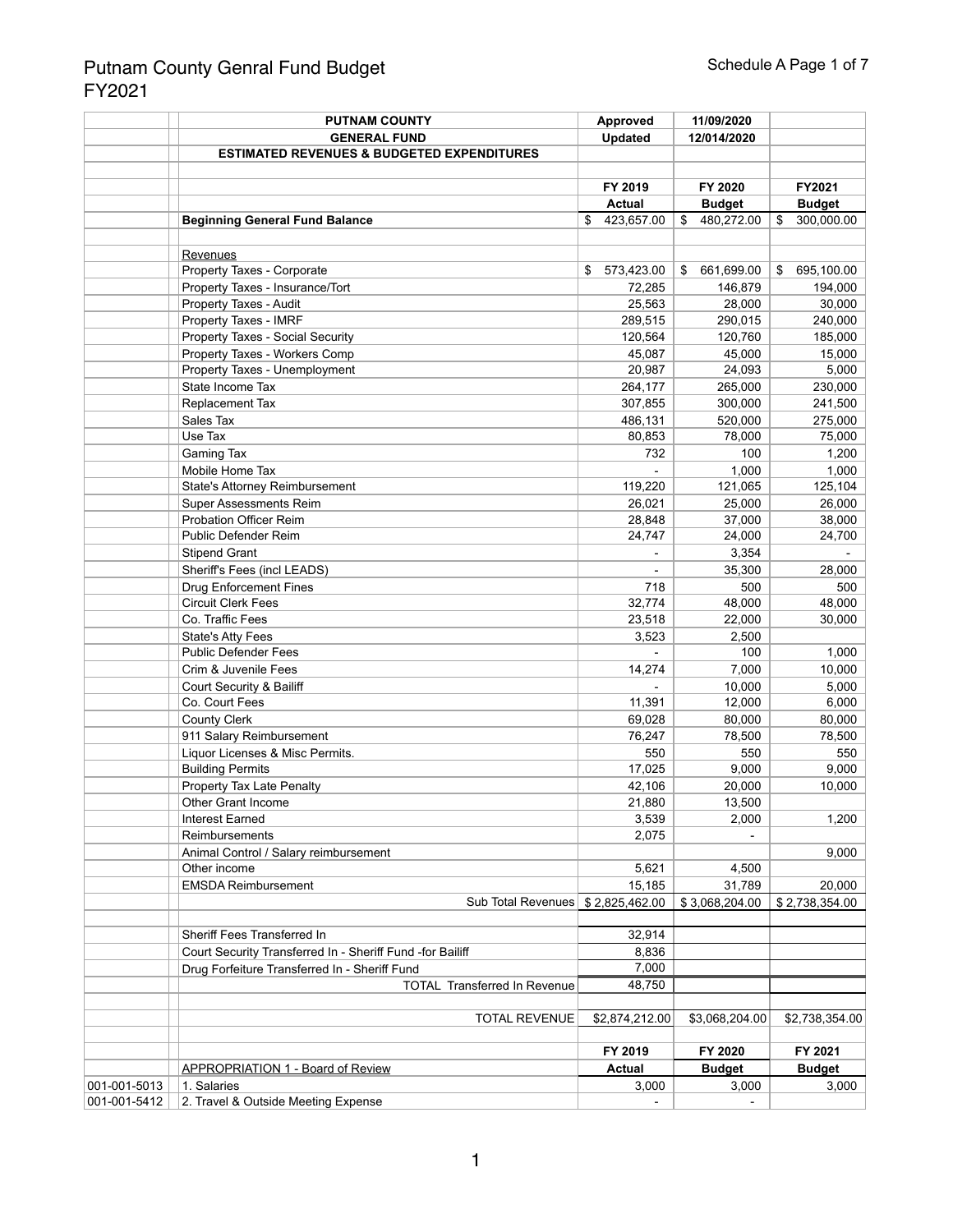| 001-001-5154 | 3. Appeals                                                | $\qquad \qquad \blacksquare$ |         |                    |
|--------------|-----------------------------------------------------------|------------------------------|---------|--------------------|
| 001-001-5190 | 4. Education                                              | $\qquad \qquad \blacksquare$ |         |                    |
| 001-001-5161 | 5. Operating Materials & Expenses                         |                              | 750     | 10,000             |
|              | <b>TOTAL</b>                                              | 3,000                        | 3,750   | 13,000             |
|              |                                                           |                              |         |                    |
|              | <b>APPROPRIATION 2 - County Board Members</b>             |                              |         |                    |
| 001-002-5337 | 1. Regular Meeting Stipends                               | $\overline{\phantom{a}}$     |         | 3,000              |
| 001-002-5320 | 2. Outside Meeting Stipends                               |                              |         |                    |
| 001-002-5413 | 3. Travel & Telephone Expense                             | 647                          | 1,500   | 1,500              |
| 001-002-5231 | 4. IL Assoc. Member Dues                                  | 650                          | 700     | 700                |
| 001-002-5165 | 5. Character Counts                                       |                              |         |                    |
| 001-002-5329 | 6. Prairie River Conservancy Dues/NACO Dues               | 450                          | 450     | 450                |
| 001-002-5416 | 7. Youth Program                                          |                              |         |                    |
|              | <b>TOTAL</b>                                              | 1,747                        | 2,650   | $\overline{5,650}$ |
|              |                                                           |                              |         |                    |
|              | <b>APPROPRIATION 3 - Health Insurance</b>                 |                              |         |                    |
| 001-003-5048 | 1. Insurance Premiums                                     | 415,728                      | 457,600 | 457,600            |
|              |                                                           |                              |         |                    |
|              |                                                           |                              |         |                    |
|              | <b>APPROPRIATION 4 - County Supervisor of Assessments</b> |                              |         |                    |
| 001-004-5016 | 1. Salary of Supervisor                                   | 52,127                       | 52,127  | 53,170             |
| 001-004-5020 | 2. Clerical Hire                                          | 29,327                       | 30,066  | 30,668             |
| 001-004-5316 | 3. Operating Materials & Expenses                         | 1,418                        | 3,500   | 1,500              |
| 001-004-5223 | 4. Equipment Purchases & Maintenance                      |                              |         | 500                |
| 001-004-5246 | 5. Mapping Maintenance Contract                           |                              |         |                    |
| 001-004-5190 | 6. Education                                              |                              | 720     | 500                |
| 001-004-5035 | 7. Sick Time                                              | 578                          | 572     | 584                |
|              | <b>TOTAL</b>                                              | 83,450                       | 86,985  | 86,922             |
|              |                                                           |                              |         |                    |
|              | <b>APPROPRIATION 6 - Courthouse</b>                       |                              |         |                    |
| 001-006-5015 | 1. Salary of Building & Grounds Technician                | 36,865                       | 40,003  | 40,804             |
| 001-006-5022 | 2. Other Salaries                                         |                              |         |                    |
| 001-006-5223 | 3. Equipment Purchases & Maintenance                      | 9,120                        | 20,000  | 20,000             |
|              | <b>TOTAL</b>                                              | 45,985                       | 60,003  | 60,804             |
|              |                                                           |                              |         |                    |
|              | <b>APPROPRIATION 7 - Courts</b>                           |                              |         |                    |
| 001-007-5001 | 1. Circuit Clerk's Salary                                 | 49,849                       | 49,849  | 50,348             |
| 001-007-5002 | 2. Clerical Hire                                          | 30,364                       | 30,066  | 30,668             |
| 001-007-5008 | 3. Extra clerical help                                    | 15,432                       |         |                    |
| 001-007-5316 | 4. Operating Materials & Expenses                         | 250                          | 500     | 500                |
| 001-007-5021 | 5. Court Funded Salaries                                  |                              |         |                    |
| 001-007-5023 | 6. In Training Salaries                                   |                              |         |                    |
| 001-007-5035 | 7. Sick Time                                              | 190                          | 1,157   | 1,181              |
| 001-007-5175 | 8. Court Mandated Services                                |                              | 12,500  | 2,000              |
|              | <b>TOTAL</b>                                              | 96,085                       | 94,072  | 84,697             |
|              |                                                           |                              |         |                    |
|              | <b>APPROPRIATION 8 - Election Expense</b>                 |                              |         |                    |
| 001-008-5014 | 1. Salary of 40 Judges                                    | 5,925                        | 12,000  | 7,200              |
| 001-008-5024 | 2. Other Salaries                                         |                              |         |                    |
| 001-008-5316 | 3. Operating Materials & Expenses                         | 60,128                       | 40,600  | 40,600             |
| 001-008-5223 | 4. Equipment Purchases & Maintenance                      | 3,201                        | 20,800  | 20,800             |
| 001-008-5192 | 5. Election Extra Help                                    | 1,175                        | 10,000  | 6,000              |
|              | <b>TOTAL</b>                                              | 70,429                       | 83,400  | 74,600             |
|              |                                                           |                              |         |                    |
|              | <b>APPROPRIATION 9 - County Clerk</b>                     |                              |         |                    |
| 001-009-5004 | 1. County Clerk's Salary                                  | 49,849                       | 50,348  | 50,852             |
| 001-009-5002 | 2. Clerical Hire                                          | 29,402                       | 30,066  | 30,668             |
| 001-009-5008 | 3. Extra Clerical Hire                                    | 19,682                       |         | 10,000             |
| 001-009-5314 | 4. Operating Supplies & Expenses                          | 6,400                        | 9,000   | 6,000              |
| 001-009-5223 | 5. Equipment Purchases & Maintenance                      | 1,408                        | 5,000   | 2,000              |
| 001-009-5184 | 6. Document Conservation                                  |                              |         |                    |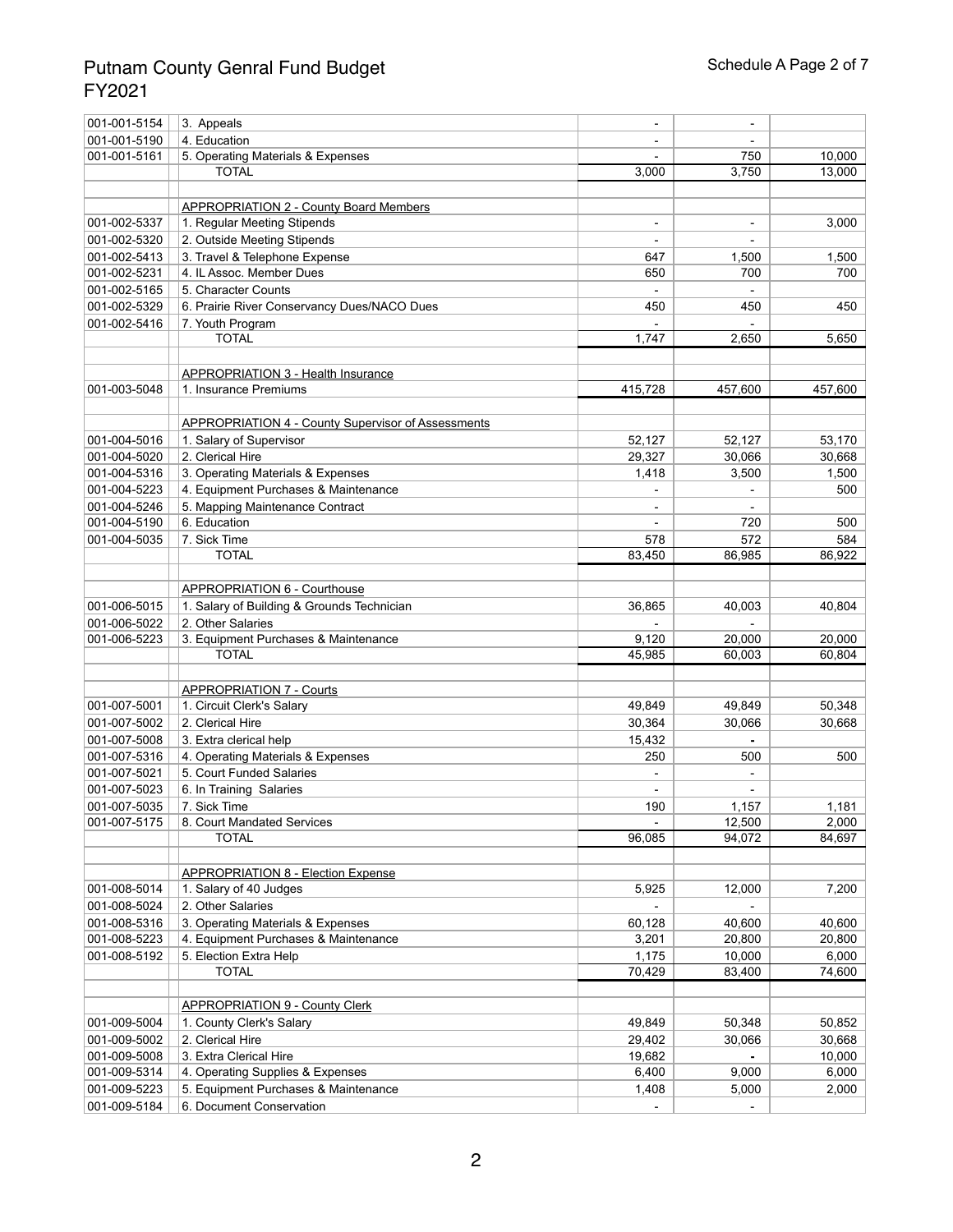| 001-009-5035 | 7. Sick Time                                  | 2,115        | 661          | 826             |
|--------------|-----------------------------------------------|--------------|--------------|-----------------|
|              | <b>TOTAL</b>                                  | 108,856      | 95,075       | 100,346         |
|              |                                               |              |              |                 |
|              | APPROPRIATION 10 - Sheriff                    |              |              |                 |
| 001-010-5017 | 1. Sheriff's Salary                           | 69,132       | 69,823       | 70,521          |
| 001-010-5024 | 2. Other Salaries/O.T.                        | 392,067      | 410,000      | 418,200         |
| 001-010-5314 | 3. Operating Materials & Expenses             | 27,599       | 48,500       | 48,500          |
| 001-010-5223 | 4. Equipment Purchases & Maintenance          | 25,498       | 50,000       | 50,000          |
| 001-010-5240 | 5. LEADS Contract                             | 3,638        | 4,412        | 3,970           |
| 001-010-5032 | 6. Bailiff's Wages                            | 8,836        | 15,000       | 15,000          |
| 001-010-5308 | 7. New Car Purchase                           |              | 37,500       | 37,500          |
| 001-010-5331 | 9. PTI Reimbursement                          |              |              |                 |
| 001-010-5241 | 10. LEADS Reimbursement                       |              | 2,550        |                 |
| 001-010-5035 | 11. Sick Time                                 | 827          | 10,477       | 11,000          |
|              | <b>TOTAL</b>                                  | 527,597      | 648,262      | 654,691         |
|              |                                               |              |              |                 |
|              | APPROPRIATION 11 - Insurance *                |              |              |                 |
| 001-011-5330 | 1. Property Damage, Liability Insurance/ Tort | 55,298       | 60,000       | 57,000          |
|              |                                               |              |              |                 |
| 001-011-5160 | 2. Bond Insurance                             | 2,146        | 2,500        | 2,500           |
| 001-011-5045 | 3. Workmen's Compensation Insurance           | 41,096       | 45,000       | 15,000          |
| 001-011-5044 | 4. Unemployment Insurance                     | 1,933        | 24,093       | 5,000           |
|              | <b>TOTAL</b>                                  | 100,473      | 131,593      | 79,500          |
|              |                                               |              |              |                 |
|              | <b>APPROPRIATION 12 - Jail</b>                |              |              |                 |
| 001-012-5182 | 1. Dieting Prisoners                          | 3,225        | 6,000        | 6,000           |
| 001-012-5338 | 2. Repairs                                    | 517          | 12,000       | 12,000<br>4,500 |
| 001-012-5234 | 3. Janitorial Supplies for Jail & Courthouse  | 2,701        | 4,500        |                 |
| 001-012-5225 | 5. Examination of Prisoners                   | 1,707        | 12,000       | 12,000          |
| 001-012-5318 | 6. Out of County Jail Housing Expense         | 50           | 10,000       | 10,000          |
| 001-012-5315 | 7. Jailer Wages                               |              | 1,500        | 1,500           |
|              | <b>TOTAL</b>                                  | 8,200        | 46,000       | 46,000          |
|              |                                               |              |              |                 |
|              | <b>APPROPRIATION 13 - Jurors</b>              |              |              |                 |
| 001-013-5235 | 1. Jurors Fees in Circuit Court               |              | 3,000        | 3,000           |
| 001-013-5236 | 2. Jurors Fees in Coroner's Jury              |              | 500          | 500             |
| 001-013-5183 | 3. Dieting Jurors                             |              | 1,000        | 1,000           |
|              | 4. Investigation & Grand Jury Transcripts     | -            |              |                 |
|              | <b>TOTAL</b>                                  |              | 4,500        | 4,500           |
|              |                                               |              |              |                 |
|              | <b>APPROPRIATION 14 - County Treasurer</b>    |              |              |                 |
| 001-014-5006 | 1. County Treasurer's Salary                  | 49,849       | 50,348       | 50,852          |
| 001-014-5003 | 2. Clerical Hire                              | 26,956       | 25,000       | 25,500          |
| 001-014-5316 | 3. Operating Materials & Expenses             | 5,806        | 7,000        | 7,000           |
| 001-014-5223 | 4. Equipment Purchases & Maintenance          | 1,427        | 1,500        | 1,500           |
| 001-014-5408 | 5. Tipton Maintenance                         |              | 1,200        | 1,200           |
| 001-014-5035 | 6. Sick Time                                  |              |              |                 |
|              | <b>TOTAL</b>                                  | 84,038       | 85,048       | 86,052          |
|              |                                               |              |              |                 |
|              | <b>APPROPRIATION 15 - Revenue Stamps</b>      |              |              |                 |
| 001-015-5339 | 1. Purchases of Stamps                        | 18,425       | 25,000       | 25,000          |
|              |                                               |              |              |                 |
|              |                                               |              |              |                 |
|              | <b>APPROPRIATION 16 - Death Investigator</b>  |              |              |                 |
| 001-016-5007 | 1. Salary<br>2. Association Dues              | 6,400<br>450 | 6,000<br>500 | 6,000           |
| 001-016-5156 |                                               |              |              | 500             |
| 001-016-5191 | 3. Education & Travel Expense                 | 1,403        | 2,500        | 2,000           |
| 001-016-5158 | 4. Autopsy                                    | 9,294        | 15,000       | 15,000          |
| 001-016-5302 | 5. Mileage                                    | 1,622        | 1,000        | 1,000           |
| 001-016-5221 | 6. Equipment and Supplies                     |              | 500          | 500             |
| 001-016-5407 | 7. Telephone/Pager                            | 750          | 900          | 900             |
|              | <b>TOTAL</b>                                  | 19,919       | 26,400       | 25,900          |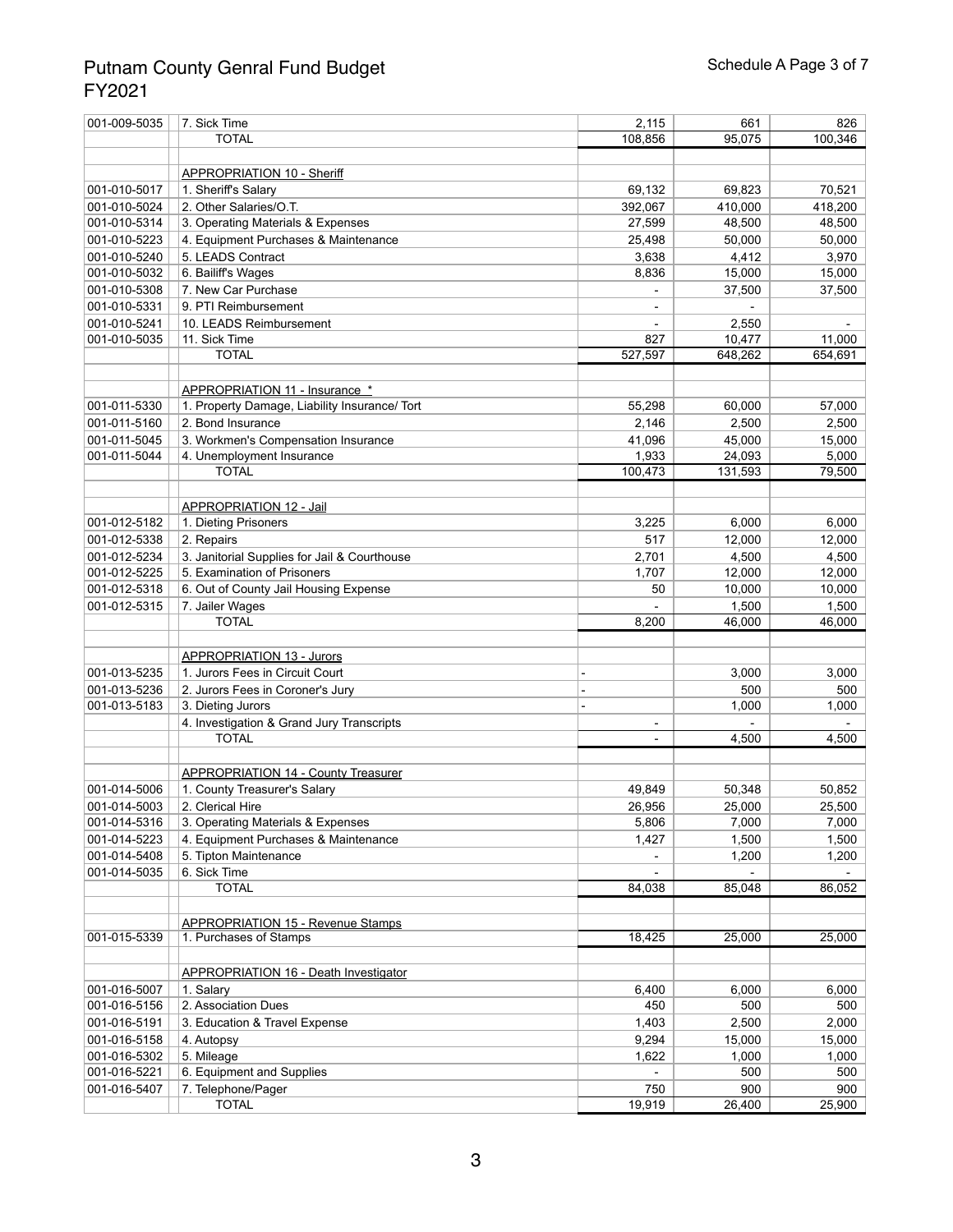|              | <b>APPROPRIATION 17 - Computer Service</b>                           |                          |         |         |
|--------------|----------------------------------------------------------------------|--------------------------|---------|---------|
| 001-017-5167 | 1. Computer Service (Connecting Point) and Web site                  | 3,907                    | 10,000  | 20,000  |
| 001-017-5179 | 2. Devnet                                                            | 17,419                   | 17,420  | 17,420  |
| 001-017-5181 | 3. Devnet internet                                                   | 1,319                    | 1,500   | 1,500   |
| 001-017-5180 | 4. Devnet cama                                                       |                          | 2,284   | 2,284   |
| 001-017-5229 | 5. GIS web                                                           |                          | 3,600   | 3,600   |
|              | <b>TOTAL</b>                                                         | 22,645                   | 34,804  | 44,804  |
|              |                                                                      |                          |         |         |
|              |                                                                      |                          |         |         |
|              | <b>APPROPRIATION 18 - State's Attorney</b>                           |                          |         |         |
| 001-018-5018 | 1. State's Attorney Salary                                           | 133,286                  | 134,564 | 138,604 |
| 001-018-5024 | 2. Clerical Hire                                                     | 32,173                   | 34,369  | 35,057  |
| 001-018-5316 | 3. Operating Materials & Expenses                                    | 1,785                    | 3,000   | 3,000   |
| 001-018-5223 | 4. Equipment Purchases & Maintenance                                 |                          | 5,000   | 5,000   |
| 001-018-5034 | 5. Part Time Help                                                    |                          | 2,000   | 2,000   |
| 001-018-5155 | 6. Appellate Prosecutor                                              | 2,000                    | 3,000   | 3,000   |
| 001-018-5035 | 7. Sick Time                                                         | 116                      | 921     | 940     |
|              | <b>TOTAL</b>                                                         | 169,360                  | 182,854 | 187,601 |
|              |                                                                      |                          |         |         |
|              | <b>APPROPRIATION 19 - Office Supplies</b>                            |                          |         |         |
| 001-019-5312 | 1. Office Supplies                                                   | 14,886                   | 15,000  | 15,000  |
|              |                                                                      |                          |         |         |
|              | <b>APPROPRIATION 20 - Postage</b>                                    |                          |         |         |
| 001-020-5326 | 1. Postage                                                           | 6,637                    | 15,000  | 15,000  |
|              |                                                                      |                          |         |         |
|              | <b>APPROPRIATION 21 - Auditor's Fees *</b>                           |                          |         |         |
| 001-021-5157 | 1. Auditor's Fees                                                    | 25,000                   | 26,000  | 26,000  |
|              |                                                                      |                          |         |         |
|              | <b>APPROPRIATION 22 - General Assistant</b>                          |                          |         |         |
| 001-022-5228 | 1. Assessor, County Clerk, Treasurer's Offices                       | $\overline{\phantom{a}}$ |         |         |
|              |                                                                      |                          |         |         |
|              | <b>APPROPRIATION 24 - Dependent &amp; Delinquent Children</b>        |                          |         |         |
| 001-024-5177 | 1. Dependent & Delinquent Children                                   |                          | 3,000   | 3,000   |
|              |                                                                      |                          |         |         |
|              | <b>APPROPRIATION 25 - Publishing</b>                                 |                          |         |         |
| 001-025-5414 | 1. Treasurer                                                         | 393                      | 800     | 800     |
| 001-025-5171 | 2. County Clerk                                                      | 691                      | 1,500   | 1,500   |
| 001-025-5401 | 3. Supervisor of Assessments                                         |                          |         | 9,000   |
| 001-025-5421 | 4. Zoning Officer                                                    | 78                       | 500     | 500     |
| 001-025-5332 | 5. Courts                                                            | 78                       | 300     | 300     |
|              | <b>TOTAL</b>                                                         | 1,240                    | 3,100   | 12,100  |
|              |                                                                      |                          |         |         |
|              | <b>APPROPRIATION 26 Animal Control</b>                               |                          |         |         |
| 001-026-5350 | 1. Subsidy to Animal Control                                         | 36,000                   | 18,000  | 9,000   |
| 001-026-5152 | 2. Animal Control Expenses/Tags/ Office expenses                     |                          |         |         |
|              | <b>TOTAL</b>                                                         | 36,000                   | 18,000  | 9,000   |
|              |                                                                      |                          |         |         |
|              | <b>APPROPRIATION 27 - Public Defender</b>                            |                          |         |         |
| 001-027-5012 | 1. Salary                                                            | 37,124                   | 37,124  | 37,124  |
| 001-027-5174 | 2. Court Appointed Attorney Other Than Public Defender               | 3,800                    | 7,500   | 7,500   |
| 001-027-5316 | 3. Operating Materials & Expenses                                    |                          | 200     | 200     |
|              | <b>TOTAL</b>                                                         | 40,924                   | 44,824  | 44,824  |
|              |                                                                      |                          |         |         |
|              |                                                                      |                          |         |         |
|              | <b>APPROPRIATION 28 - State Mandated Increases</b>                   |                          |         |         |
| 001-028-5347 | 1. State's Attorney                                                  | $\overline{\phantom{0}}$ | 2,000   | 7,000   |
| 001-028-5346 | 2. Public Defender                                                   |                          | 2,000   | 2,000   |
|              | <b>TOTAL</b>                                                         |                          | 4,000   | 9,000   |
|              |                                                                      |                          |         |         |
| 001-031-5305 | <b>APPROPRIATION 31 - Contingencies</b><br>1. Miscellaneous Expenses | 8,645                    | 25,000  | 25,000  |
|              |                                                                      |                          |         |         |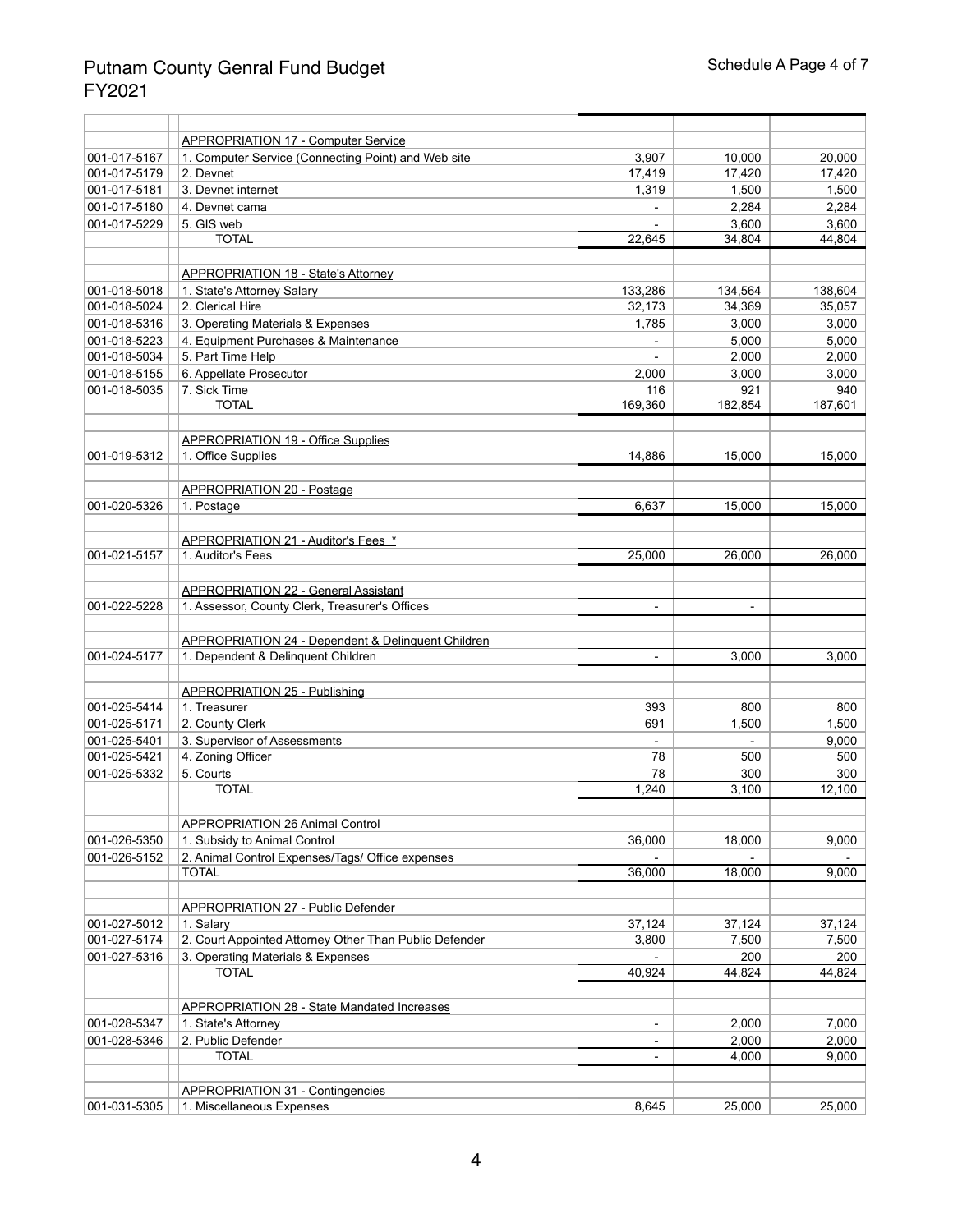| 001-027-5422 | 2. Loan interest                                                |                | 10,000         | 10,000 |
|--------------|-----------------------------------------------------------------|----------------|----------------|--------|
|              | <b>TOTAL</b>                                                    | 8,645          | 35,000         | 35,000 |
|              |                                                                 |                |                |        |
|              | <b>APPROPRIATION 32 - Old Neglected Graves &amp; Cemeteries</b> |                |                |        |
| 001-032-5244 | 1. Maintenance of Cemeteries                                    | 3,500          | 5,000          | 5,000  |
|              |                                                                 |                |                |        |
|              | <b>APPROPRIATION 33 - Emergency Services</b>                    |                |                |        |
| 001-033-5009 | 1. Salary                                                       | 15,000         | 15,000         | 15,300 |
| 001-033-5316 | 2. Operating Materials & Expenses                               | 206            | 2,000          | 2,000  |
| 001-033-5333 | 3. Equipment Purchases & Maintenance                            | 1,059          | 2,500          | 2,500  |
| 001-033-5166 | 4. Communication Expense                                        |                | 7,000          | 6,500  |
| 001-033-5243 | 5. LEPC                                                         |                | 9,000          | 11,000 |
| 001-033-5348 | 6. Storage of Emergency Equipment                               |                |                |        |
| 001-033-5195 | 7. EMA Building Operating Expense/Grants                        | 8,979          | 19,549         | 15,000 |
| 001-033-5156 | 8. Association Dues                                             | 265            | 350            | 300    |
| 001-033-5410 | 9. Training                                                     | 2,330          | 3,800          | 2,000  |
| 001-033-5201 | 10. Assistant Coordinator                                       | 2,864          | 3,819          | 3,895  |
| 001-033-5200 | 11. CERT                                                        |                |                |        |
| 001-033-5202 | 12. Disaster Response                                           |                | 2,500          | 2,500  |
|              | 13. Communication Tower/Repeater                                |                |                |        |
|              | <b>TOTAL</b>                                                    | 30,703         | 65,518         | 60,995 |
|              |                                                                 |                |                |        |
|              | <b>APPROPRIATION 34 - Zoning / Flood Plain Administration</b>   |                |                |        |
| 001-034-5019 | 1. Salary                                                       | 18,819         | 18,819         | 19,196 |
| 001-034-5316 | 2. Operating Materials & Expenses                               | 1,438          | 2,000          | 2,000  |
| 001-034-5420 | 3. Zoning Comprehensive Plan & updates                          |                |                |        |
|              | <b>TOTAL</b>                                                    | 20,257         | 20,819         | 21,196 |
|              |                                                                 |                |                |        |
|              | <b>APPROPRIATION 35 - 911 Reimbursements</b>                    |                |                |        |
| 001-035-5031 | 1. Coordinator                                                  | 19,957         | 25,218         | 25,723 |
|              |                                                                 |                |                |        |
|              | <b>APPROPRIATION 36 - Law Enforcement Supportive Services</b>   |                |                |        |
| 001-036-5403 | 1. Supporting Services-Sheriff                                  | 2,105          | 7,500          | 7,500  |
| 001-036-5402 | 2. Supporting Services-State's Attorney                         | 1,083          | 20,000         | 10,000 |
|              | <b>TOTAL</b>                                                    | 3,188          | 27,500         | 17,500 |
|              |                                                                 |                |                |        |
|              | <b>APPROPRIATION 37 - Educational Service Region</b>            |                |                |        |
| 001-037-5400 | 1. Superintendent of Educational Service                        | 15,248         | 14,075         | 14,075 |
|              |                                                                 |                |                |        |
|              | <b>APPROPRIATION 39 - Probation Officer</b>                     |                |                |        |
| 001-039-5011 | 1. Salary                                                       | 37,128         | 38,241         | 39,388 |
| 001-039-5010 | 2. Part time Clerical Hire                                      | 8,712          |                |        |
| 001-039-5316 | 3. Operating Materials & Expenses                               | 121            |                | 4,500  |
| 001-039-5223 | 4. Equipment Purchases & Maintenance                            |                | 3,000          |        |
| 001-039-5178 | 5. Detention                                                    | 8,599          | 17,000         | 17,000 |
| 001-039-5035 | 6. Sick Time                                                    | 300            |                |        |
|              |                                                                 |                |                |        |
| 001-039-5410 | 7. Training<br><b>TOTAL</b>                                     | 54,860         | 58,241         | 60,888 |
|              |                                                                 |                |                |        |
|              |                                                                 |                |                |        |
| 001-040-5242 | <b>APPROPRIATION 40 - Legal Fees</b><br>1. Legal Defense        | 2,500          | 10,000         | 10,000 |
|              |                                                                 |                |                |        |
|              |                                                                 |                |                |        |
|              | <b>APPROPRIATION 41 - Community Service</b>                     |                |                |        |
| 001-041-5227 | 1. Gateway                                                      | $\blacksquare$ | $\blacksquare$ |        |
| 001-041-5342 | 2. Senior Center                                                |                |                |        |
| 001-041-5334 | 3. Putnam County Connection                                     |                |                |        |
|              | 5. IDOT Transportation Grant                                    |                | $\blacksquare$ |        |
| 001-041-5151 | 6. Ambulance contract<br><b>TOTAL</b>                           |                |                |        |
|              |                                                                 |                |                |        |
|              |                                                                 |                |                |        |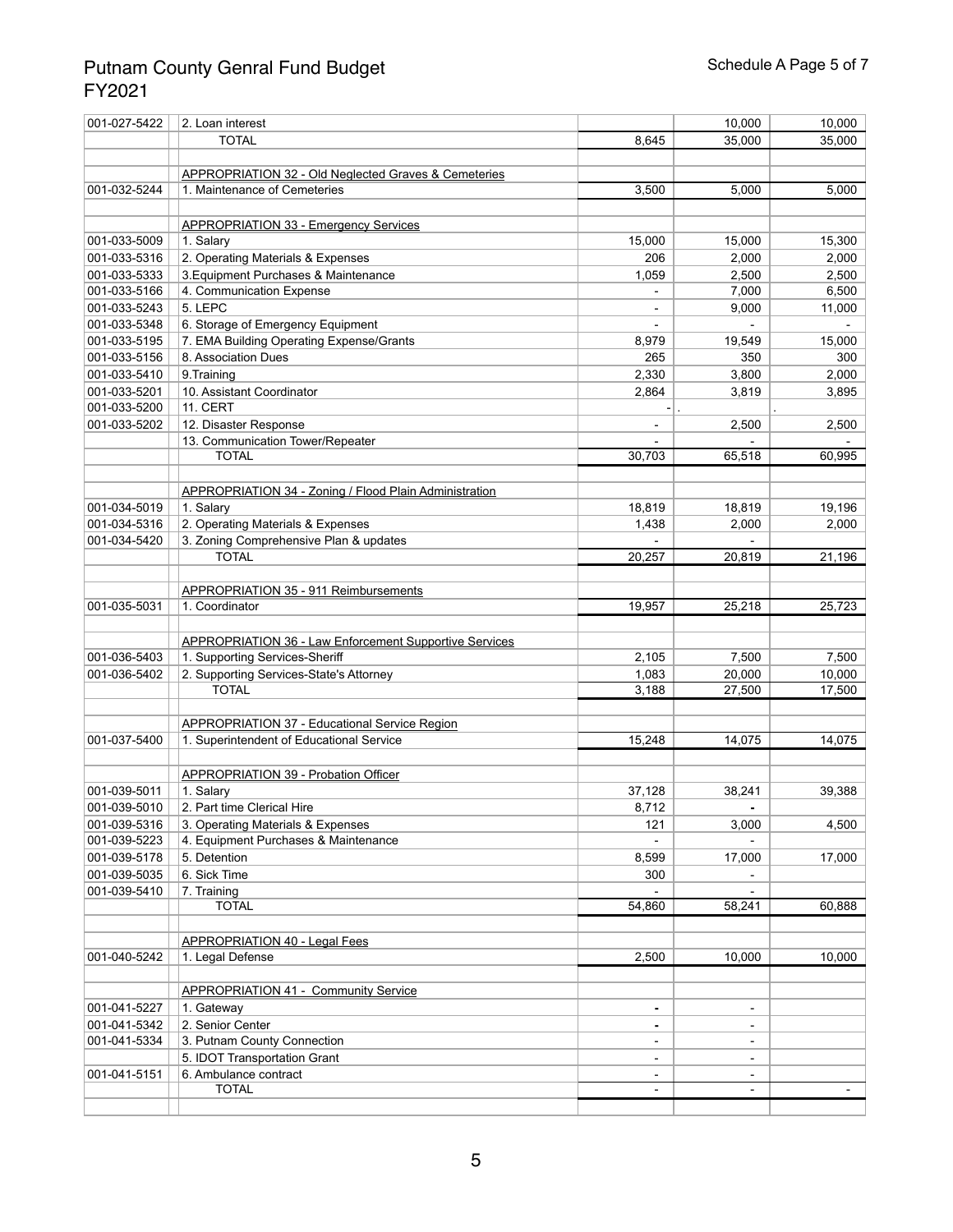|              | <b>APPROPRIATION 43 - Council of Governments</b>              |                          |                          |                 |
|--------------|---------------------------------------------------------------|--------------------------|--------------------------|-----------------|
| 001-043-5301 | 1. Membership                                                 | 729                      | 1,000                    | 1,000           |
| 001-043-5345 | 2. Solid Waste Management                                     | 1,899                    | 1,500                    | 1,500           |
| 001-043-5150 | 3. Five County Economic Management                            |                          | 1,000                    | 1,000           |
| 001-043-5423 | 4. Administered Grants                                        |                          | 18,000                   | 18,000          |
|              | <b>TOTAL</b>                                                  | 2,628                    | 21,500                   | 21,500          |
|              |                                                               |                          |                          |                 |
|              | <b>APPROPRIATION 44 - Youth Service</b>                       |                          |                          |                 |
| 001-044-5247 | 1. Marshall Putnam Youth Service                              | $\blacksquare$           | $\blacksquare$           |                 |
|              |                                                               |                          |                          |                 |
|              | <b>APPROPRIATION 45 - Economic Development</b>                |                          |                          |                 |
| 001-045-5209 | 1. Enterprise Zone Administration                             | 2,193                    | 500                      | 500             |
|              | 2. Resources Conservation Development Area                    |                          |                          |                 |
| 001-045-5172 | 3. County Development                                         | 2,286                    | 9,000                    | 9,000           |
| 001-045-5189 | 4. Economic Incentive Rebate                                  | 160,420                  | 200,000                  | 200,000         |
| 001-045-5233 | 5. IVAC Dues                                                  |                          |                          |                 |
|              | <b>TOTAL</b>                                                  | 164,899                  | 209,500                  | 209,500         |
|              |                                                               |                          |                          |                 |
|              | <b>APPROPRIATION 46 - Law Library</b>                         |                          |                          |                 |
| 001-046-5237 | 1. Law Library/County Share                                   | 3,287                    | 5,000                    | 5,000           |
|              |                                                               |                          |                          |                 |
|              | APPROPRIATION 47 - Sheriff's Office Radio Operators           |                          |                          |                 |
| 001-047-5025 | 1. Salaries                                                   | 139,168                  | 139,168                  | 201,910         |
| 001-047-5316 | 2. Operating Materials & Expenses                             |                          | 1,500                    | 1,500           |
| 001-047-5411 | 3. Training-New Dispatchers                                   |                          | 5,000                    | 5,000           |
| 001-047-5029 | 4. Salaries-911 Reimbursement                                 | 34,255                   | 58,783                   |                 |
| 001-047-5028 | 5. Salaries-Sick Time                                         | 1,602                    | 4,128                    | 4,128           |
|              | <b>TOTAL</b>                                                  | 175,025                  | 208,579                  | 212,538         |
|              |                                                               |                          |                          |                 |
|              | <b>APPROPRIATION 48 - Building Complex</b>                    |                          |                          |                 |
| 001-048-5415 | 1. Utilities and Telephone                                    | 39,636                   | 50,000                   | 50,000          |
| 001-048-5193 | 2. Elevator Maintenance                                       | 6,277                    | 8,000                    | 8,000<br>58,000 |
|              | <b>TOTAL</b>                                                  | 45,913                   | 58,000                   |                 |
|              | <b>APPROPRIATION 49 - Sheriff's Community Protection Fund</b> |                          |                          |                 |
| 001-049-5027 | 1. Salaries for Community Patrols                             | 6,731                    | 13,200                   | 13,200          |
| 001-049-5404 | 2. Task Force Grant                                           | 64,781                   | 65,702                   | 67,016          |
|              | <b>TOTAL</b>                                                  | 71,512                   | 78,902                   | 80,216          |
|              |                                                               |                          |                          |                 |
|              | APPROPRIATION 50 - IMRF & Social Security *                   |                          |                          |                 |
| 001-050-5049 | 1. Illinois Municpal Retirement Fund                          | 174,295                  | 290,015                  | 230,000         |
| 001-050-5043 | 2. Social Security & Medicare Tax                             | 116,241                  | 120,760                  | 125,000         |
|              | <b>TOTAL</b>                                                  | 290,536                  | 410,775                  | 355,000         |
|              |                                                               |                          |                          |                 |
|              | <b>APPROPRIATION 51-County Safety Officer</b>                 |                          |                          |                 |
| 001-051-5039 | 1. Salary                                                     | 4,500                    | 4,500                    | 5,500           |
|              |                                                               |                          |                          |                 |
|              | APPROPRIATION 52-Capital Projects Fund**                      |                          |                          |                 |
| 001-052-5169 | 1. Construction and Repairs                                   | $\overline{\phantom{a}}$ | $\blacksquare$           |                 |
| 001-052-5317 | 2. Other Expenses                                             |                          | $\overline{\phantom{a}}$ |                 |
|              | 3. Payment on Debt Certificates                               |                          | ۰.                       |                 |
|              | <b>TOTAL</b>                                                  |                          |                          |                 |
|              |                                                               |                          |                          |                 |
|              | <b>Appropriation 54 - EMA Building</b>                        |                          |                          |                 |
| 001-054-5194 | 1. Construction (1)                                           |                          |                          |                 |
|              |                                                               |                          |                          |                 |
|              | <b>TOTAL GENERAL FUND (Corporate)</b>                         | 2,401,773                | 2,886,679                | 2,908,722       |
|              |                                                               |                          |                          |                 |
|              | * TOTAL GENERAL FUND (Special Levies)                         | 416,009                  | 568,368                  | 460,500         |
|              | (Insurance, Audit, IMRF, SocSec)                              |                          |                          |                 |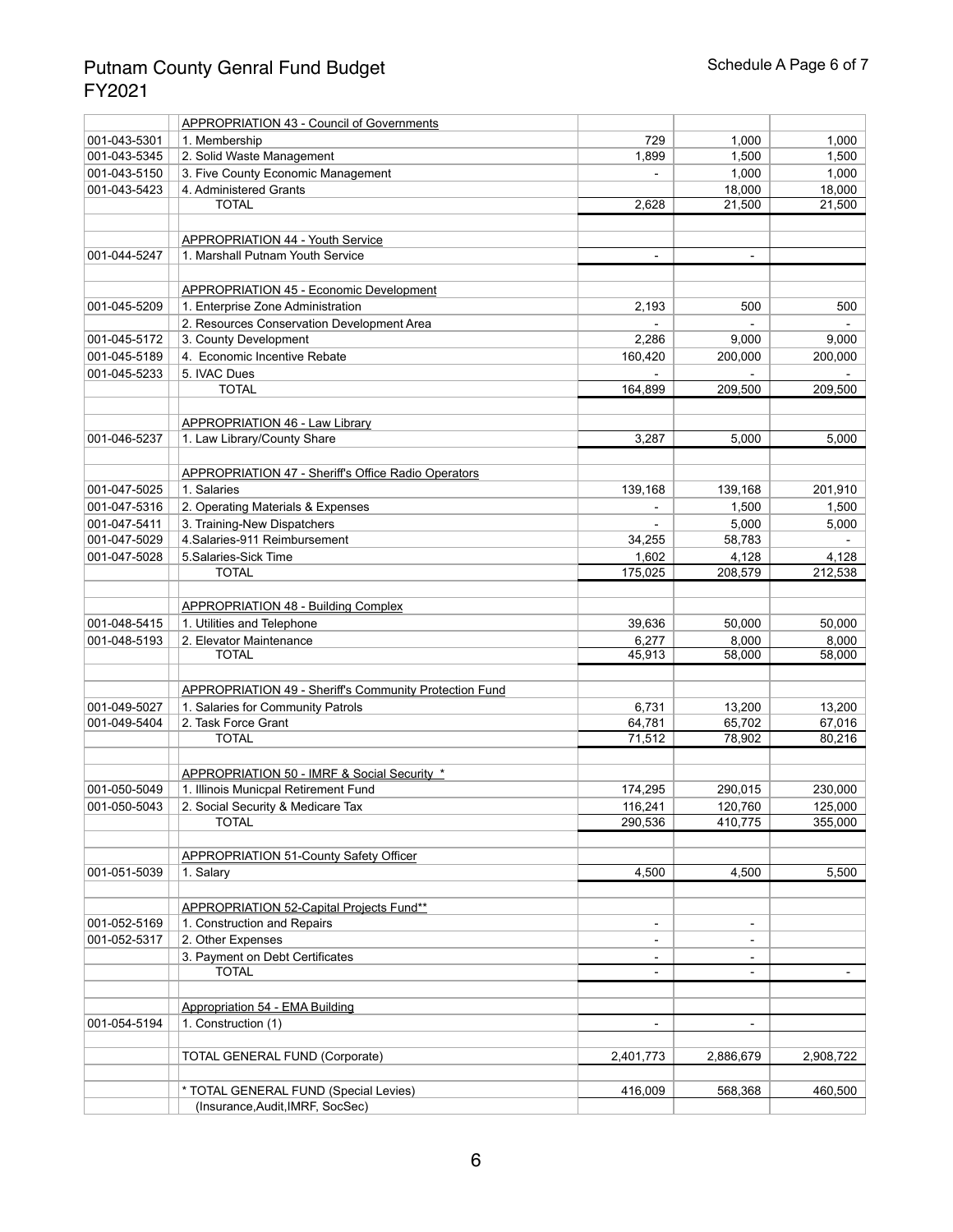| **TOTAL CAPITAL PROJECTS FUND                            | $\qquad \qquad \blacksquare$ | $\overline{\phantom{0}}$ |            |
|----------------------------------------------------------|------------------------------|--------------------------|------------|
|                                                          |                              |                          |            |
| TOTAL GENERAL FUND EXPENDITURES (All)                    | 2,817,782                    | 3,455,047                | 3,369,222  |
|                                                          |                              |                          |            |
| Transfers In (Out)                                       | 26,250                       |                          |            |
|                                                          |                              |                          |            |
| <b>Excess (Deficiency) Of Revenues Over Expenditures</b> | 33,930                       | (386, 843)               | (630, 868) |
|                                                          |                              |                          |            |
| <b>Ending Fund Balance</b>                               | 457,587                      | 93,429                   | (330, 868) |
|                                                          |                              |                          |            |
|                                                          |                              |                          |            |
|                                                          |                              |                          |            |
|                                                          |                              |                          |            |
|                                                          |                              |                          |            |
|                                                          |                              |                          |            |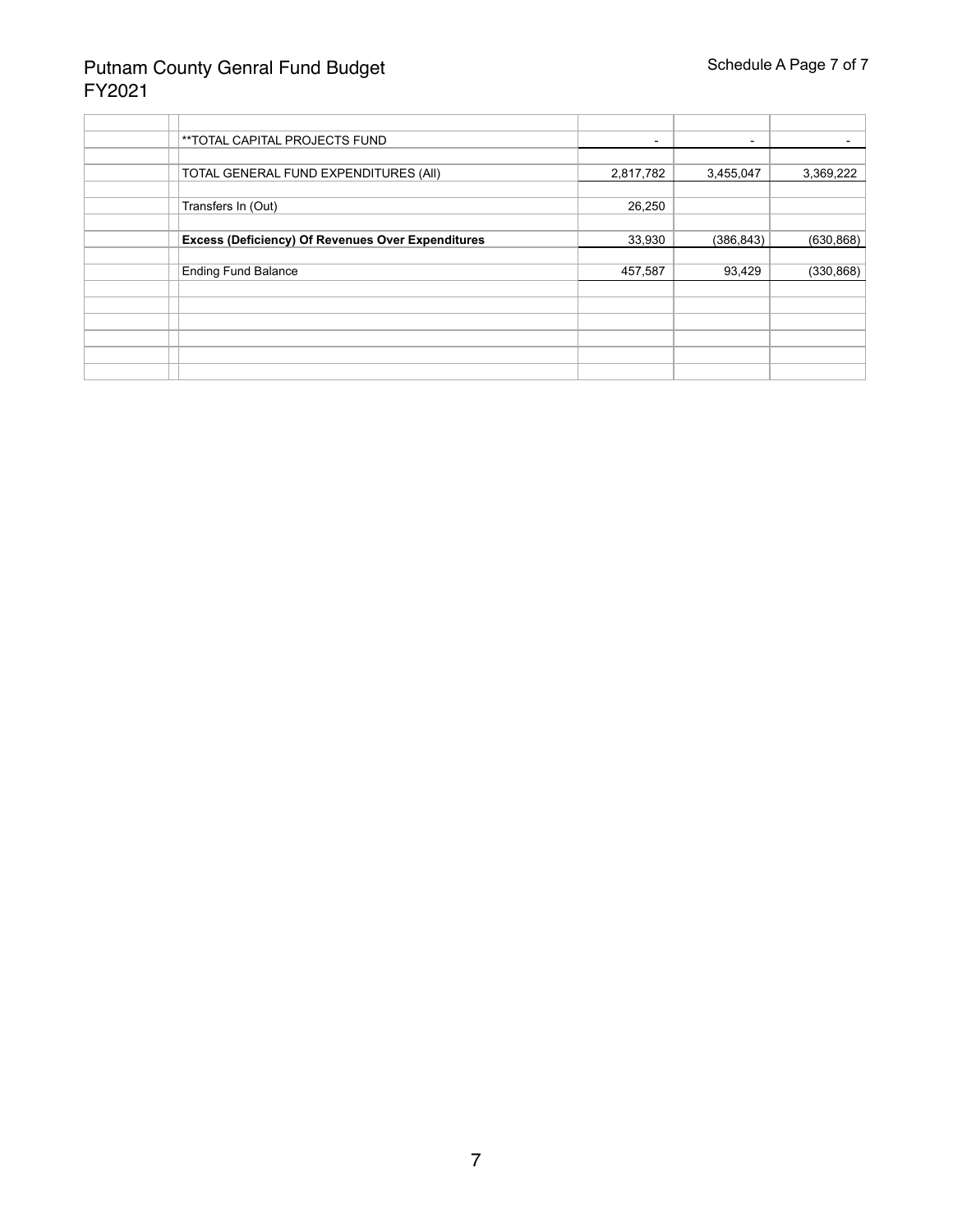|              |                              | <b>PUTNAM COUNTY</b>                                     | <b>Approved</b> | 11/09/2020       |                   |
|--------------|------------------------------|----------------------------------------------------------|-----------------|------------------|-------------------|
|              | <b>SPECIAL REVENUE FUNDS</b> |                                                          | Amended         | 12/14/2020       |                   |
|              |                              | <b>ESTIMATED REVENUES &amp; BUDGETED EXPENDITURES</b>    |                 |                  |                   |
|              |                              |                                                          |                 |                  |                   |
|              |                              |                                                          | FY 2019         | FY 2020          | FY 2021           |
|              |                              |                                                          | <b>Actual</b>   | <b>Budget</b>    | <b>Budget</b>     |
|              |                              |                                                          |                 |                  |                   |
|              |                              | <b>APPROPRIATION 5 - County Highway Fund</b>             |                 |                  |                   |
|              |                              | <b>Beginning Fund Balance</b>                            | 77,928          | 65,527           | 62,377            |
|              |                              | <b>Revenues</b>                                          |                 |                  |                   |
|              |                              | <b>Property Taxes</b>                                    | 155,672         | 178,838          | 187,800           |
|              |                              | Reimbursements                                           | 1,520           |                  |                   |
|              |                              | <b>Engineering Fees</b>                                  |                 |                  |                   |
|              |                              | <b>Miscellaneous Receipts</b>                            | 856             |                  |                   |
|              |                              | Reimbursement from MFT Fund                              |                 | 100,000          | 8,000             |
|              |                              | <b>Interest Earned</b>                                   | 87              |                  |                   |
|              |                              | <b>Total Revenues</b>                                    | 158,135         | 278,838          | 195,800           |
|              |                              | <b>Expenditures</b>                                      |                 |                  |                   |
| 002-005-5168 |                              | 1. Construction & Maintenance of County Roads            | 21,954          | 21,000           | 21,000            |
| 002-005-5211 |                              | 2. Equipment Purchase/Building and Grounds               | 1,562           | 2,100            | 1,500             |
| 002-005-5224 |                              | 3. Equipment Repairs                                     | 7,408           | 18,000           | 18,000            |
| 002-005-5322 |                              | 4. Parts and Shop Supplies                               | 7,493           | 8,000            | 12,000            |
| 002-005-5226 |                              | 5. Fuel, Lubricant, Oil                                  | 12,558          | 14,000           | 13,000            |
| 002-005-5036 |                              | 6. Weather related O.T.                                  | 11,880          | 16,000           | 12,000            |
| 002-005-5033 |                              | 7. Maintenance Wages                                     | 116,783         | 122,000          | 125,000           |
| 002-005-5026 |                              | 8. Salaries of Secretary/Bookkeeper                      | 12,995          | 13,250           | 13,515            |
| 002-005-5344 |                              | 9. Shop Phones & Utilities                               | 14,360          | 18,000           | 15,000            |
| 002-005-5309 |                              | 10. Office Expense Reimbursement to Marshall Co.         | 1,500           | 15,000           | 15,000            |
| 002-005-5303 |                              | 11. Mileage Expense and Travel                           | 264             | 500              | 500               |
| 002-005-5304 |                              | 12. Misc., CDL Alcohol & Drug Testing                    | 781             | 2,000            | 2,000             |
|              |                              | <b>Transfers</b>                                         |                 |                  |                   |
|              |                              | <b>Total Expenditures</b>                                | 209,538         | 249,850          | 248,515           |
|              |                              |                                                          |                 |                  |                   |
|              |                              | <b>Excess (Deficiency) Of Revenues Over Expenditures</b> | (51, 403)       | 28,988           | (52, 715)         |
|              |                              |                                                          |                 |                  |                   |
|              |                              | <b>Ending Fund Balance</b>                               | 26,525          | 94,515           | 9,662             |
|              |                              |                                                          |                 |                  |                   |
|              |                              | <b>APPROPRIATION 53 - County MFT</b>                     |                 |                  |                   |
|              |                              | <b>Beginning Fund Balance</b>                            | 248,783         | 319,494          | 348,503           |
|              |                              | <b>Revenues</b>                                          |                 |                  |                   |
|              |                              | Motor Fuel Tax<br><b>State Grants</b>                    | 125,032         | 175,000          | 175,000           |
|              |                              | Reimbursements                                           | 93              | 90,000<br>10,000 | 180,000<br>10,000 |
|              |                              | <b>Interest Earned</b>                                   |                 | 500              |                   |
|              |                              | <b>Transfers</b>                                         | 4,627           |                  | 1,000             |
|              |                              | <b>Total Revenues</b>                                    | 129,752         | 275,500          | 366,000           |
|              |                              | <b>Expenditures</b>                                      |                 |                  |                   |
| 002-053-5340 |                              | 1. Roads                                                 |                 | 110,000          | 111,000           |
| 002-053-5005 |                              | 2. County Engineer's Salary                              | 39,140          | 38,373           | 40,721            |
| 002-053-5033 |                              | 3. Maintenance Wages                                     |                 |                  |                   |
| 002-053-5341 |                              | 4. Salt Shed                                             |                 |                  |                   |
| 002-053-5176 |                              | 5. Salt                                                  | 26,699          | 30,000           | 40,000            |
| 002-053-5324 |                              | 6. Equipment Reimbursement to Highway Fund               | 2,908           | 100,000          | 100,000           |
|              |                              | <b>Total Expenditures</b>                                | 68,747          | 278,373          | 291,721           |
|              |                              |                                                          |                 |                  |                   |
|              |                              | <b>Excess (Deficiency) Of Revenues Over Expenditures</b> | 61,005          | (2,873)          | 74,279            |
|              |                              |                                                          |                 |                  |                   |
|              |                              | <b>Ending Fund Balance</b>                               | 309,788         | 316,621          | 422,782           |
|              |                              |                                                          |                 |                  |                   |
|              |                              | <b>APPROPRIATION 30 - County Bridge Fund</b>             |                 |                  |                   |
|              |                              | <b>Beginning Fund Balance</b>                            | 618,913         | 705,713          | 614,850           |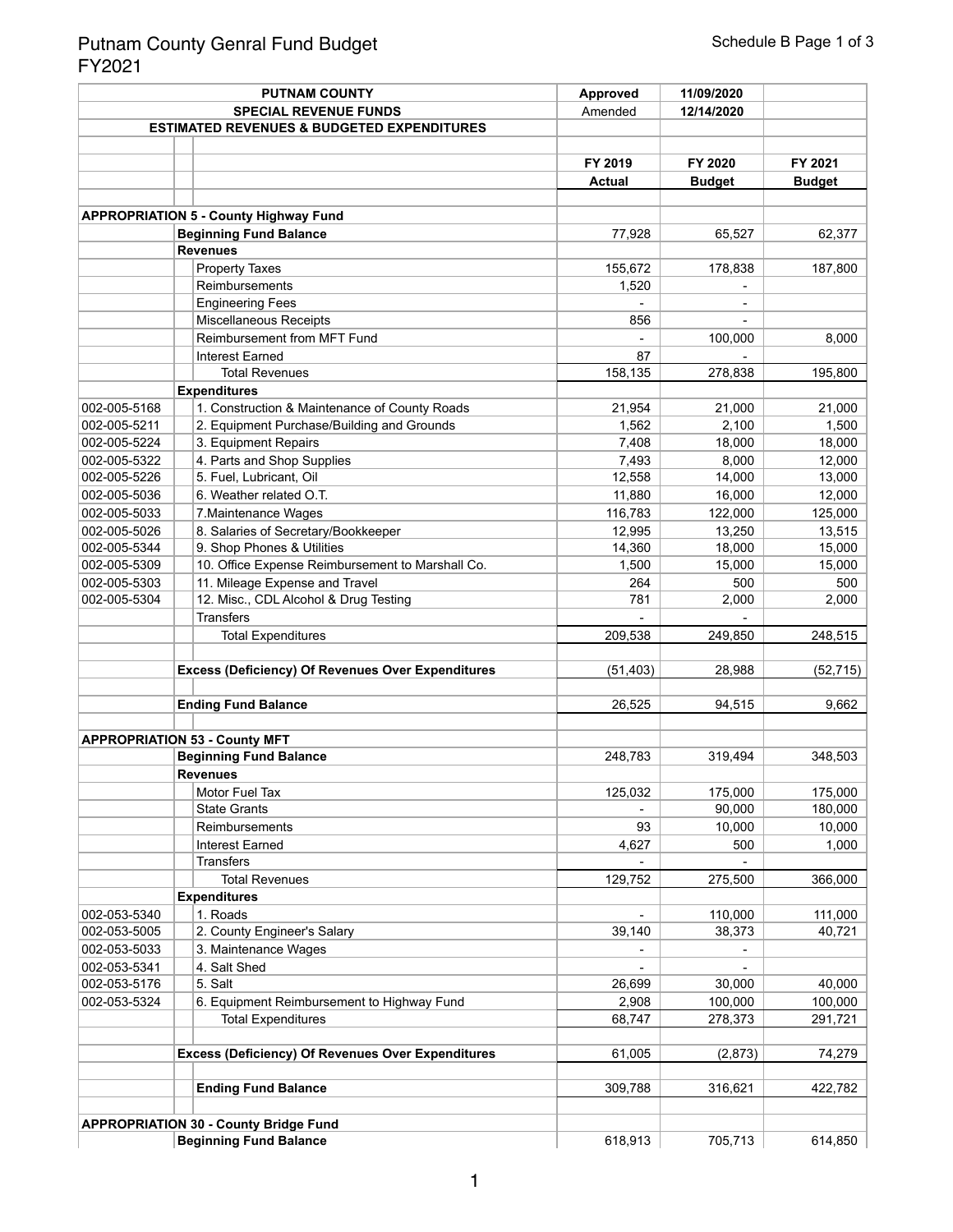|              | <b>Revenues</b>                                          |            |            |            |
|--------------|----------------------------------------------------------|------------|------------|------------|
|              | <b>Property Taxes</b>                                    | 77,835     | 89,419     | 93,900     |
|              | <b>Interest Earned</b>                                   | 1,096      | 800        | 800        |
|              | <b>Township Reimbursements</b>                           | 27,923     |            |            |
|              | <b>Transfer from Senate Bill</b>                         |            | 168,000    | 183,000    |
|              | <b>Other Municipality Reimbursement</b>                  |            |            |            |
|              | <b>Total Revenues</b>                                    | 106,854    | 258,219    | 277,700    |
|              | <b>Expenditures</b>                                      |            |            |            |
| 004-030-5188 | 1. Drainage Structures on County Highway                 |            | 85,000     | 100,000    |
| 004-030-5185 | 2. Drainage Structures ALL Township                      |            | 310,000    | 450,000    |
| 004-030-5203 | 3. Emergency Repair/Replacement                          |            | 5,000      | 5,000      |
| 004-030-5206 | 4. Engineering for Special Bridge/Drainage Projects      | 21,601     | 25,000     | 10,000     |
|              | <b>Total Expenditures</b>                                | 21,601     | 425,000    | 565,000    |
|              |                                                          |            |            |            |
|              | <b>Excess (Deficiency) Of Revenues Over Expenditures</b> | 85,253     | (166, 781) | (287, 300) |
|              |                                                          |            |            |            |
|              | <b>Ending Fund Balance</b>                               | 704,166    | 538,932    | 327,550    |
|              | <b>APPROPRIATION 23 - Fed Aid Matching Fund</b>          |            |            |            |
|              | <b>Beginning Fund Balance</b>                            |            |            |            |
|              | <b>Revenues</b>                                          | 658,518    | 325,528    | 166,376    |
|              | <b>Property Taxes</b>                                    | 77,835     | 74,000     | 93,900     |
|              | Grant Income                                             |            |            | 70,000     |
|              | <b>Interest Earned</b>                                   | 4,034      | 1,000      | 500        |
|              | <b>Total Revenues</b>                                    | 81,869     | 75,000     | 164,400    |
|              | <b>Expenditures</b>                                      |            |            |            |
| 003-023-5249 | 1. Matching Federal Aid Projects                         |            |            |            |
| 003-023-5248 | 2. Matching County Motor Fuel Tax Projects               | 152,311    | 25,000     | 50,000     |
| 003-023-5328 | 3. Power Plant RD                                        | 45,679     |            |            |
| 003-023-5319 | 4. Outside Engineering and Surveying                     | 142,541    | 44,000     | 61,000     |
| 003-023-5162 | 5. Bottom Rd Bridge construction                         | 70,500     | 327,000    | 140,000    |
|              | <b>Transfers</b>                                         |            |            |            |
|              | <b>Total Expenditures</b>                                | 411,031    | 396,000    | 251,000    |
|              | <b>Excess (Deficiency) Of Revenues Over Expenditures</b> | (329, 162) | (321,000)  | (86, 600)  |
|              |                                                          |            |            |            |
|              | <b>Ending Fund Balance</b>                               | 329,356    | 4,528      | 79,776     |
|              | <b>APPROPRIATION 26 - Animal Control Fund</b>            |            |            |            |
|              | <b>Beginning Fund Balance</b>                            | 300        | 300        |            |
|              | <b>Revenues</b>                                          |            |            |            |
|              | <b>Fines and Fees</b>                                    | 16,460     | 10,000     | 20,000     |
|              | <b>General Fund Subsidy</b>                              | 22,500     |            | 9,000      |
|              | <b>Total Revenues</b>                                    | 38,960     | 10,000     | 29,000     |
|              | <b>Expenditures</b>                                      |            |            |            |
|              | <b>Administrative Service Fees</b>                       | 33,123     | 8,000      | 9,000      |
|              | <b>Other Salaries</b>                                    |            | 2,500      |            |
|              | Office Expense/Animal control expense/Tag expense        |            | 2,500      | 3,000      |
|              | Vet Consultation and housing                             |            | 5,000      | 2,000      |
|              | <b>Total Expenditures</b>                                | 33,123     | 18,000     | 14,000     |
|              |                                                          |            |            |            |
|              | <b>Excess (Deficiency) Of Revenues Over Expenditures</b> | 5,837      | (8,000)    | 15,000     |
|              | <b>Ending Fund Balance</b>                               | 6,137      | (7,700)    | 15,000     |
|              | <b>APPROPRIATION 29 - Health Fund</b>                    |            |            |            |
|              | <b>Beginning Fund Balance</b>                            | 47,000     | 47,000     | 53,623     |
|              | <b>Revenues</b>                                          |            |            |            |
|              | <b>Property Taxes</b>                                    | 21,468     | 24,655     | 26,000     |